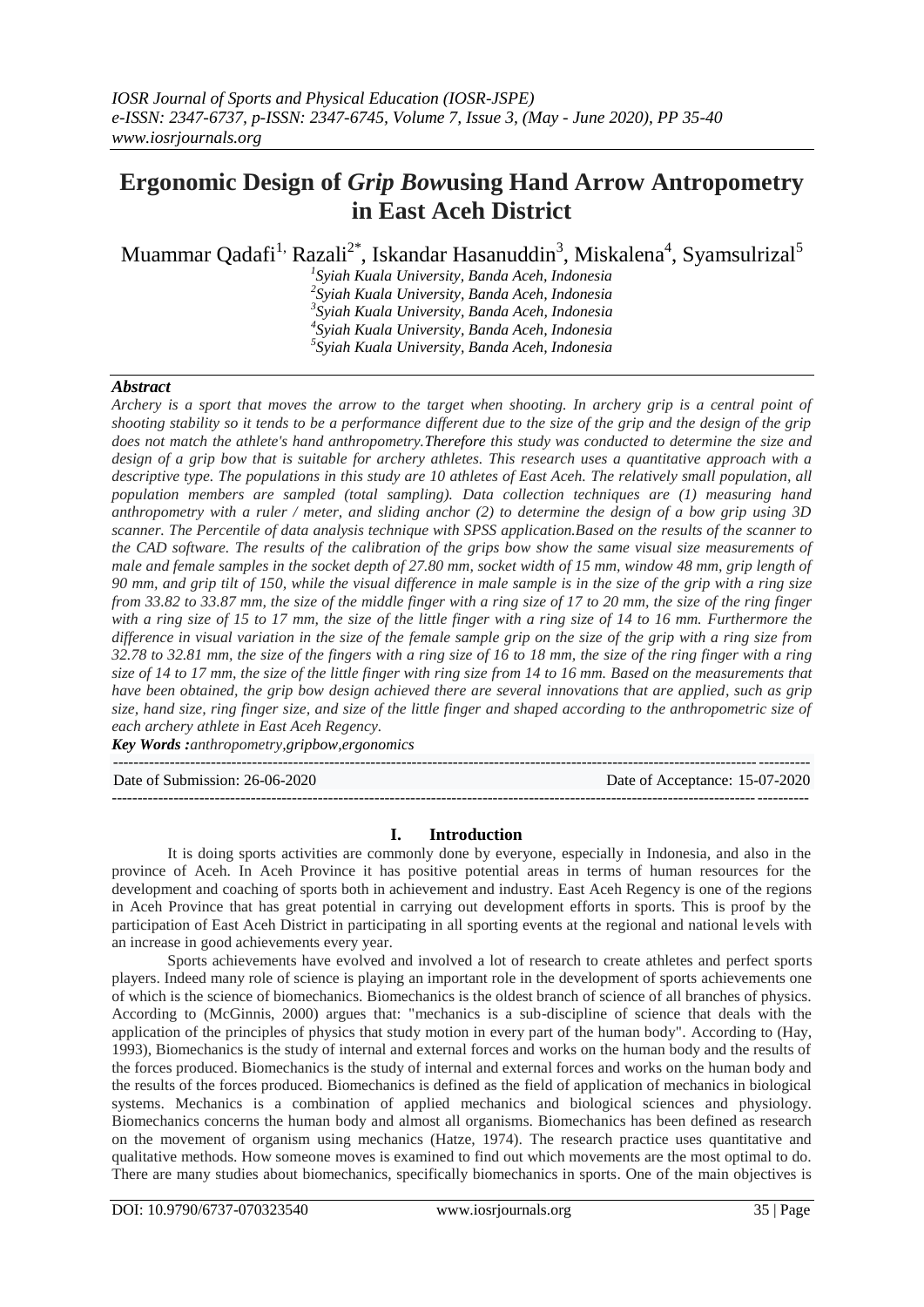to analyze patterns of human movement while exercising and help improve the performance of athletes in their sport branches and reduce the risk of injury (Roger Bartlett, 2007: 12). Muscles and bones involved in moving joints create angles of movement and a series of movement patterns that occur in an activity so that it can be studied and maximized results, to find the most optimal pattern and reduce the risk of injury.However, in doing sports, movements that occur so fast and full force. In other words correcting the wrong movements requires a lot of repetition to train and reduce movement errors in achieving achievements, especially in archery.

Archery is a sport that moves the arrow to the target when shooting (Lee, 2009: 42). In archery sports the result of a shot is greatly influenced by consistent movements, and is repeated repeatedly for a long time. Shooting in archery can be summarized as pulling a bow, aiming and releasing arrows (McKinney 1997: 114). In archery, it is important that the archer is able to resist the isometric drag of the bow when released. The large number of missteps resulting from the pull results in a reduction in the speed of the arrow and this causes the arrow to move too slowly towards the target.

According to (Mukaiyama, et al, 2011: 64) High shooting performance in archery is defined as ability. Therefore, increasing the time and refinement of bows and arrows is improved to get good performance results. Shooting in archery is a target with accuracy (Soylu, Ertan, &Korkusuz, 2006: 265). The line of the bow arm is important because it will produce a certain angle and if the alignment is incorrect, the force applied to the muscles can increase. The styles on archers can be varies because the level of skills and techniques differ from one athlete to another, especially in Indonesia. This also involves a different performance between elite and subelite archers (Hu & Tang, 2005: 72). Biomechanics in archery are very useful. This helps in controlling muscle movements and reduces the effects of fatigue that may occur, possibly causing serious injury in the long run. In addition, joint movements are also important in analyzing human body movements and to better understand how or why injuries occur (Kristianslund, Krosshaug, & van den Bogert, 2012: 32).

According to the biomechanical principle in archery, the force acting on the bone must be maximized while the force acting on the muscles must be minimized to reduce the impact of injury on the archer. The angle and position of the elbows play an important role in strength. Therefore, the position of the grip placement on the arc is crucial to get the correct movements. The movement must be parallel to the strength line, because the distance of the shoulder line and the shortest force line. This line is called a draw force line.

Grip bow is a part of the bow that functions to determine how to hold the bow. The bow grip is also considered the most important central point to put pressure on the bow when the archer pulls up to release the arrow to the target. Research has focused on biomechanics of archery shooting. Then studies have considered the relationship between body stability and bow performance in the contribution of the arm and hand to the bow grip that is used to pull the string backwards through the arrow release process. (Martin, Siler, & Hoffman, 1990: 121), (Martin &Mungiole, 1987; Mason &Pelgrim, 1986; Nishizono, Sasaki, Nakagawa, & Saito, 1987).

Research on stability in grips bow has indicated that while a stable body position may be a prerequisite for successful performance, grip stability tends to be a clear differentiator of performance. Although it is the general consensus of the archery instructor that the bow of the arm is grasping and stabilizing the grip of the gripbow when the arrow is pulled and released. In the sport of archery grip bow plays an important role in keeping the bow stable during shooting, there is no empirical data to confirm the general level of importance associated with its role. Many archery instructors have commented on the importance of positioning the grip bow hand that holds exactly the same position for each shot and keeps the wrists unmoving during the whole shooting process. (Haywood, 1989; Klann, 1970; Pszczola, 1976).

In addition, many archers also commented on problems in the bow, especially the central point, namely the bow grip with the size and shape of the grip on the bow making it difficult for archers when holding the bow (Bow). alignment of grip size on the bow is very necessary because the posture and size of each archer's hand varies greatly between male and female archers, especially in East Aceh Regency athletes.

In line with Haywood noted that "a skilled archer can demonstrate the importance of the consistency of the position of the hand by varying the position of only a few in successive shots and resulting in the placement of arrows on the target" (p.87). The desired distribution of force is the force in which forces applied to the bow by the hand are distributed almost completely on the posterior surface of the grip (Barrett, 1980; Klann, 1970; Pszczola, 1976). It is recommended that the moment of effect is produced by poor grip patterns or changes in hand and wrist positions in preparation for release directly affecting the direction of arrow flight.

This study is to illustrate the distribution between hand grips and bows, and adjustments to experienced archers when archers prepare to release arrows during normal draws. The aim is to produce a bow grip product design.

The design is a draft plan or a physical translation idea about the social, economic, and human aspects of life, and is a reflection of the culture of his day. "Design is also one of the manifestations of culture in the form of products of values that apply at a certain time period" Sachari and Sunarya (2001: 10).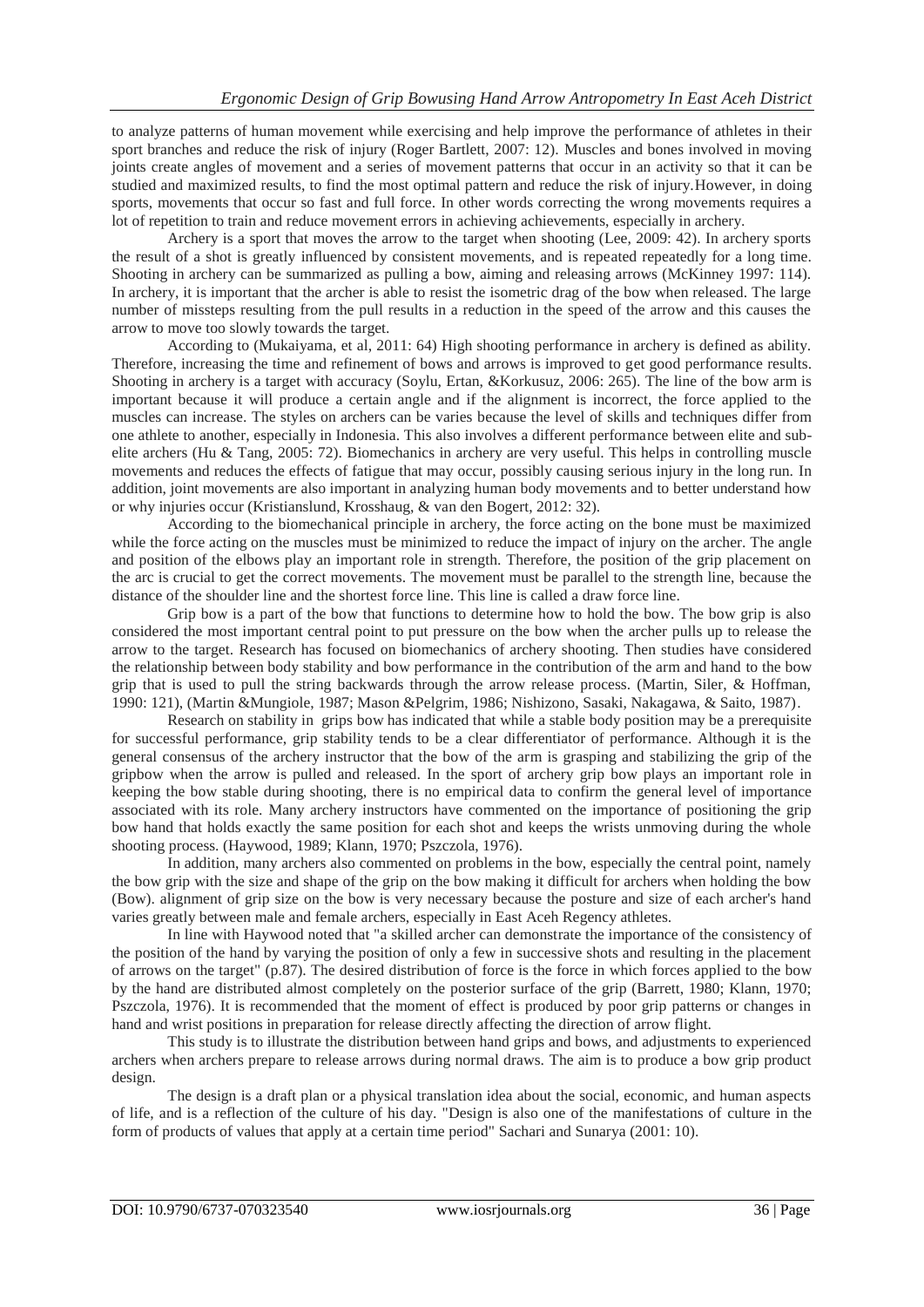The design for archery athletes with the concept of ergonomics that can produce comfortable and effective bow grip products making it easier for archery athletes, especially archery athletes in East Aceh District to practice or in competitions.

From the description above, the writer assumes that there should be the objectives in this study are (1) To find out the size of the bow grip of archery athletes in East Aceh District. (2) To obtain a suitable grip bow design for East Aceh Regency archery athletes.

## **II. Methodology Of Research**

The variable of this study is namely a quantitative approach with a descriptive type. Quantitative approach is a scientific approach that aims to develop and use mathematical models, theories or hypotheses in which the measurement process is the central part of this research. In organizing research planning, subjects include: Determine research methods, determine population and research samples, determine research instruments, collect data, and, analyze according to their goals and nature.

Every research must use object to study or called population. The populations in this study were archery athletes in East Aceh District consisting of 10 people. The research instrument used in this study was to use a meter, shove, 3D scanner, and 3D Printer.

However, in getting the appropriate bow grip design for every East Aceh district archery athletes by using a 3D scanner and 3D printer. The process of taking a shape of a grip bow with 3D scener and making a grip bow is done at the Lab of the Faculty of Engineering, Syiah Kuala University, Banda Aceh.

In this research, after all data has been collected through measurement, the next step is the data analysis technique. Data and information will be analyzed and interpreted continuously from the beginning of the study to the end of the study. The data analysis procedure was carried out based on three stages in accordance suggested by Furchan (2005: 513), stating that: analyzing the data that was collected was to look back at the research proposal to check the data presentation plan that was originally arranged. Anthropometric measurement techniques are using a meter hand, sliding anchor and 3D scanner tool to see the shape of the grip bow and to form a grip bow on archery athletes in East Aceh District using a 3D printer.

## **III. Results Of The Study**

#### **A. Overall test data**

#### **1. Male overall test data**

The purpose of the data uniformity test is to determine that the research data obtained are from the same cause system.

a. The hand circles including the thumb of the first step in the data uniformity test are as follows: The following is a graph of the frequency of the dimensions of the hand's circle including the thumb of the male.



**Picture** 1**: hand ring frequency including male's thumb**

b. The following is a graph of the upper dick limit (BKA) lower control limit (BKB) of anthropomteri data on the dimensions of the hand's circle including the thumb of the male.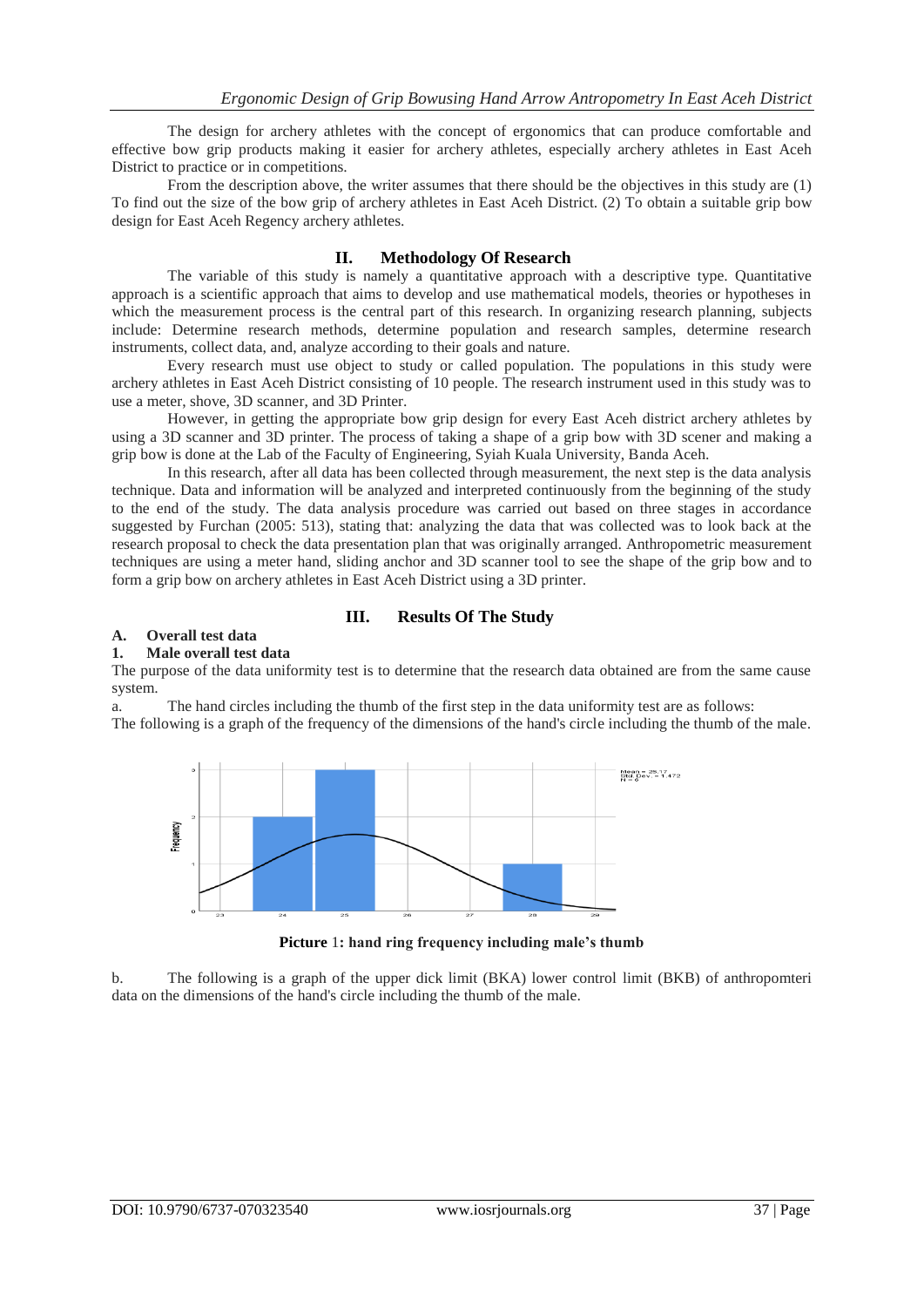

**picture 2 : Graph of upper control limit and lower control limit of hand circle including the thumb of the male.**

Based on Figure 1 above, it can be concluded that from the 6 respondents' anthropometric data on the dimensions of the hand circle including the thumb of the male it has been said identical because there is no data that comes out of the upper control limit and the lower control limit.

The following is a recapitulation table of identically test for male hand anthropometry.

| No.            | <b>Dimension</b>                                                             | N | $\overline{\text{X}}$ | <b>SD</b> | z   | <b>BKA</b> | <b>BKB</b> | Percentile     |       |
|----------------|------------------------------------------------------------------------------|---|-----------------------|-----------|-----|------------|------------|----------------|-------|
|                |                                                                              |   |                       |           |     |            |            | 5              | 50    |
| $\mathbf{1}$   | Hand Circles, including Thumbs                                               | 6 | 25,17                 | 1,472     | 2,6 | 29,42      | 20,91      | 24             | 25    |
| $\overline{c}$ | Hand circles, without thumbs                                                 | 6 | 21,67                 | 1,366     | 2,6 | 26,45      | 16,88      | 20             | 21,5  |
| $\overline{3}$ | Fist circle                                                                  | 6 | 27,83                 | 0.752     | 2,6 | 29,96      | 25,706     | 27             | 28    |
| $\overline{4}$ | Hand width including thumbs                                                  | 6 | 11,25                 | 0,612     | 2,6 | 12,313     | 10,187     | 10,5           | 11    |
| 5              | Hand width without thumbs                                                    | 6 | 8,75                  | 0,418     | 2,6 | 9,813      | 7,687      | 8              | 9     |
| 6              | The length of the palm to the tip of the<br>middle finger                    | 6 | 19                    | 0,707     | 2,6 | 21,392     | 16,607     | 18             | 19    |
| $\tau$         | The length of the palm                                                       | 6 | 10,667                | 0.605     | 2,6 | 13,059     | 8,274      | 10             | 10.75 |
| 8              | The whole of middle finger                                                   | 6 | 8,333                 | 0,408     | 2,6 | 9,397      | 7,27       | 8              | 8,25  |
| 9              | The length of the middle finger from the<br>base of the finger to the middle | 6 | 6,717                 | 0.402     | 2,6 | 8,418      | 5,015      | 6              | 6,9   |
| 10             | Grip diameter inside the middle finger                                       | 6 | 3,383                 | 0,611     | 2,6 | 5,617      | 1,150      | 2,6            | 3.25  |
| 11             | Grip diameter inside index finger                                            | 6 | 3,017                 | 0,462     | 2,6 | 4,452      | 1,581      | 2,4            | 2,95  |
| 12             | The length of index finger from the base<br>of the finger to the middle      | 6 | 6,05                  | 0.339     | 2,6 | 7,007      | 5,093      | 5,5            | 6     |
| 13             | The length of ring finger from the base<br>of the finger to the middle       | 6 | 5,817                 | 0,491     | 2,6 | 7,625      | 4,009      | 5              | 6     |
| 14             | The length of little finger from the base<br>of the finger to the middle     | 6 | 4,683                 | 0,530     | 2,6 | 6,863      | 2,503      | $\overline{4}$ | 5     |
| 15             | The length of thumbs finger                                                  | 6 | 6,633                 | 0,383     | 2,6 | 7,856      | 5.41       | 6              | 6,65  |
| 16             | The length of index finger                                                   | 6 | 7,8                   | 0,275     | 2,6 | 8,917      | 6,683      | 7,4            | 7,95  |
| 17             | The length of little finger                                                  | 6 | 6,4                   | 0,4       | 2,6 | 7,783      | 5,017      | 5,9            | 6,5   |
| 18             | The length of ring finger                                                    | 6 | 7,767                 | 0,233     | 2,6 | 8,936      | 6,597      | 7,5            | 7,8   |
| 19             | Size of the top little finger                                                | 6 | 1,367                 | 0,081     | 2,6 | 1,633      | 1,101      | 1,3            | 1,35  |
| 20             | Size of the top middle little finger                                         | 6 | 1,5                   | 0,89      | 2,6 | 1,766      | 1,234      | 1,4            | 1,5   |
| 21             | Size of the top of the ring finger                                           | 6 | 1,467                 | 0.051     | 2,6 | 1,573      | 1,36       | 1,4            | 1,5   |
| 22             | Size of the middle of the ring finger                                        | 6 | 1,75                  | 0,083     | 2,6 | 1,963      | 1,537      | 1,7            | 1,7   |
| 23             | Size of the top of the middle finger                                         | 6 | 1,6                   | 0,063     | 2,6 | 1,813      | 1,387      | 1,5            | 1,6   |
| 24             | Size of the middle of the middle finger                                      | 6 | 1,883                 | 0,098     | 2,6 | 2,096      | 1,671      | 1,8            | 1,85  |
| 25             | Size of the top of the index finger                                          | 6 | 1,483                 | 0,116     | 2,6 | 1,856      | 1,111      | 1,3            | 1,5   |
| 26             | Size of the middle of index finger                                           | 6 | 1,833                 | 0,121     | 2,6 | 2,099      | 1,567      | 1,7            | 1,85  |

Table 1: the recapitulation of identically test for the male hand anthropometry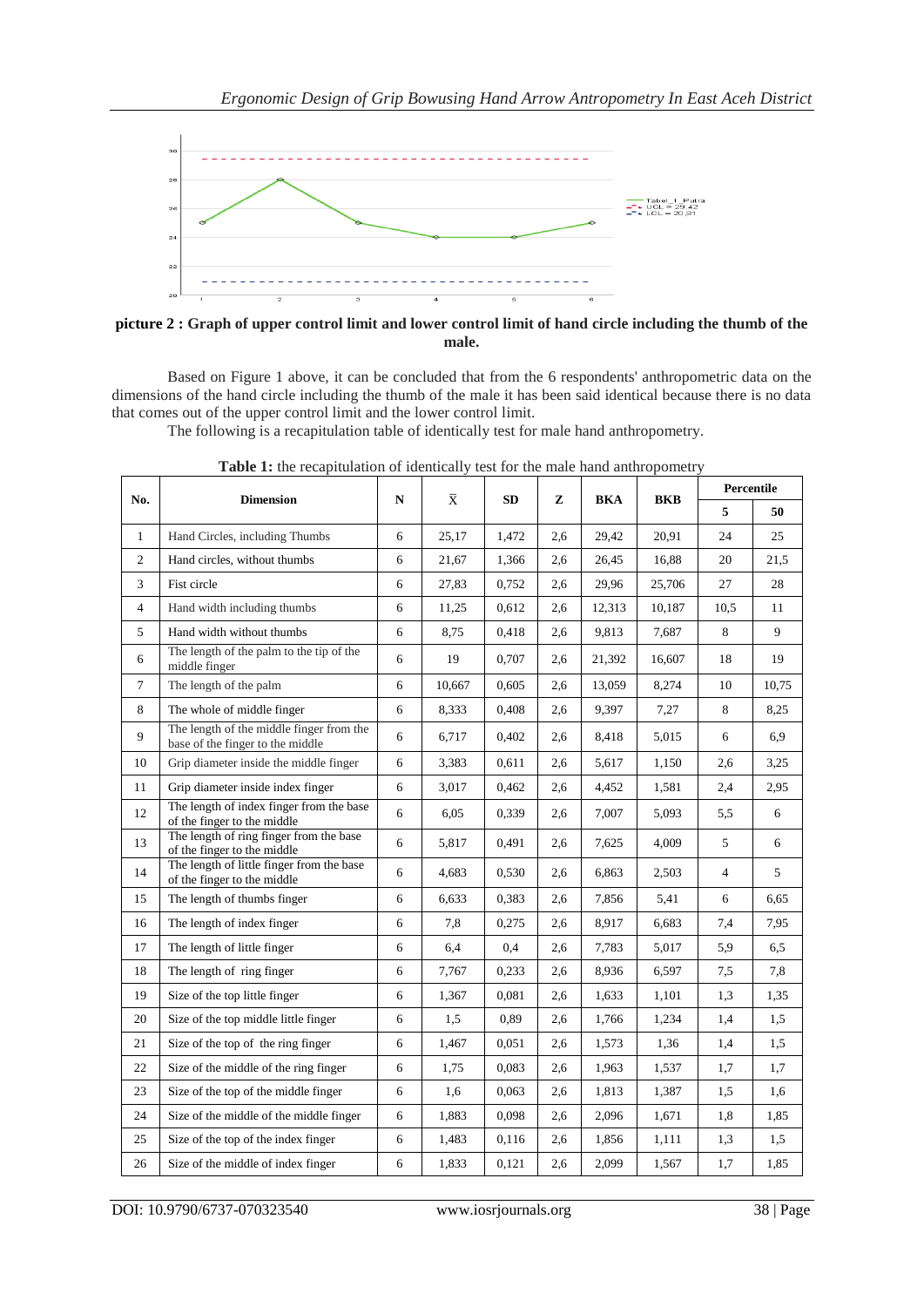| 27 | Size of the middle of thumbs finger                                                        | 6 | 2,017 | 0,075 | 2,6 | 2,229 | 1,804 | 1,9 | 2    |
|----|--------------------------------------------------------------------------------------------|---|-------|-------|-----|-------|-------|-----|------|
| 28 | The length of thumbs finger from the<br>base of the finger to the middle                   | 6 | 3,467 | 0,350 | 2,6 | 4,743 | 2,190 | 3,1 | 3,35 |
| 29 | The length of middle finger from the<br>base of the finger to the thumbs                   | 6 | 1,367 | 0,081 | 2,6 | 1,633 | 1,101 | 1,3 | 1,35 |
| 30 | The length of the little finger from the<br>base of the finger to the top middle<br>finger | 6 | 2,6   | 0,126 | 2,6 | 2,813 | 2,387 | 2,4 | 2.6  |
| 31 | The length of the index finger from the<br>upper to the tip of the finger                  | 6 | 2.633 | 0,121 | 2,6 | 3,059 | 2,208 | 2.5 | 2,6  |
| 32 | The length of the middle finger from the<br>middle to the upper                            | 6 | 3     | 0,236 | 2,6 | 3,851 | 2,149 | 2,6 | 3,05 |
| 33 | The length of the middle finger from the<br>upper to the tip of the finger                 | 6 | 2,717 | 0,194 | 2,6 | 3,142 | 2,291 | 2,5 | 2,65 |
| 34 | The length of ring finger from the<br>middle finger to the upper                           | 6 | 2,733 | 0,175 | 2,6 | 3,212 | 2,255 | 2,4 | 2,8  |
| 35 | The length of ring finger from the upper<br>to the tip of the finger                       | 6 | 2,75  | 0,151 | 2,6 | 3,229 | 2,271 | 2,6 | 2,75 |
| 36 | The length of little finger from the<br>middle to the upper                                | 6 | 2,083 | 0,229 | 2,6 | 2,509 | 1,658 | 1,9 | 2,05 |
| 37 | The length of the little finger from the<br>upper to the tip of the finger                 | 6 | 2,417 | 0,172 | 2,6 | 2,895 | 1,938 | 2,2 | 2,4  |

*Ergonomic Design of Grip Bowusing Hand Arrow Antropometry In East Aceh District*

## **A. The Data of adequacy test**

The instruments for collecting data in this research to determine whether the amount of data used is representative of the observed population. Data is considered sufficient if N '<N.

The following is a recapitulation table for the data adequacy test for male and female hand anthropometry.

| <b>Table 3:</b> the recapitulation of data sufficiency test for anthropometry of male and female hands |  |  |  |
|--------------------------------------------------------------------------------------------------------|--|--|--|
|--------------------------------------------------------------------------------------------------------|--|--|--|

| No.            | <b>Dimension</b>                                                          | Male<br>N' | Female<br>N' | <b>Explanation</b> |  |
|----------------|---------------------------------------------------------------------------|------------|--------------|--------------------|--|
| $\mathbf{1}$   | Hand Circles, including Thumbs                                            | 1.927      | 0.383        | enough             |  |
| $\overline{2}$ | Hand circles, without thumbs                                              | 2,24       | 1,018        | enough             |  |
| 3              | Fist circle                                                               | 0,412      | 0,405        | enough             |  |
| $\overline{4}$ | Hand width including thumbs                                               | 1,632      | 1,375        | enough             |  |
| 5              | Hand width without thumbs                                                 | 1,226      | 3,745        | enough             |  |
| 6              | The length of the palm to the tip of the middle finger                    | 0,780      | 1.043        | enough             |  |
| $\tau$         | The length of the palm                                                    | 1,815      | 0,845        | enough             |  |
| 8              | The whole of middle finger                                                | 1,352      | 3,960        | enough             |  |
| 9              | The length of the middle finger from the base of the finger to the middle | 2,081      | 2,647        | enough             |  |
| 10             | Grip diameter inside the middle finger                                    | 1,804      | 1,131        | enough             |  |
| 11             | Grip diameter inside index finger                                         | 1,238      | 3,880        | enough             |  |
| 12             | The length of index finger from the base of the finger to the middle      | 1.539      | 2,022        | enough             |  |
| 13             | The length of ring finger from the base of the finger to the middle       | 3,884      | 0,160        | enough             |  |
| 14             | The length of little finger from the base of the finger to the middle     | 6,848      | 0,500        | enough             |  |
| 15             | The length of thumbs finger                                               | 1,706      | 0.303        | enough             |  |
| 16             | The length of Index finger                                                | 0,616      | 0,527        | enough             |  |
| 17             | The length of little finger                                               | 2,292      | 2,347        | enough             |  |
| 18             | The length of ring finger                                                 | 0.622      | 0.085        | enough             |  |
| 19             | Size of the top little finger                                             | 4,645      | 0,704        | enough             |  |
| 20             | Size of the top middle little finger                                      | 2,002      | 1,724        | enough             |  |
| 21             | Size of the top of the ring finger                                        | 4,538      | 0,599        | enough             |  |